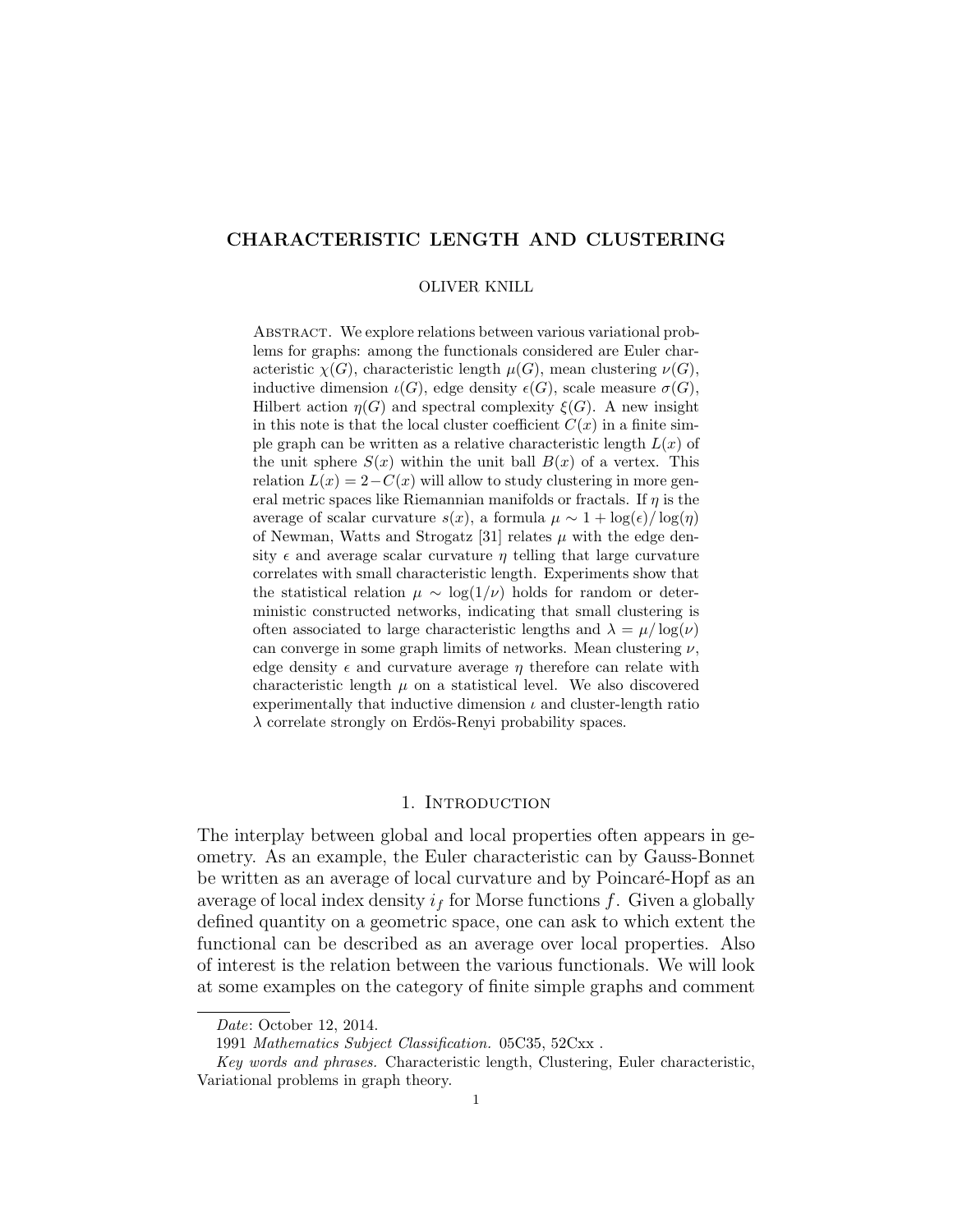on both problems. We look then primarily at characteristic length  $\mu$ , which is the expectation of non-local mean distance  $\mu(x)$  on a metric space equipped with a probability measure. On finite simple graphs one has a natural geodesic distance and a natural counting measure so that networks allow geometric experimentation on small geometries. Most functionals are interesting also for Riemannian manifolds, where finding explicit formulas for the characteristic length can already lead to challenging integrals. Characteristic length is sometimes also defined as the statistical median of  $\mu(x)$  [37]. Since the difference is not essential, we use the averages

$$
\mu(G) = \frac{1}{n^2 - n} \sum_{x \neq y \in V^2} d(x, y) , \nu(G) = \frac{1}{n} \sum_{x \in V} \frac{2e(x)}{n(x)(n(x) - 1)} ,
$$

where  $n(x)$ ,  $e(x)$  are the number of vertices and edges in the sphere  $S(x)$  of the vertex x.  $\mu$  is the average of the non-local quantity  $D(x) =$ 1  $\frac{1}{n-1}\sum_{y\neq x}d(x,y)$  and  $\nu$  is the average of the local quantity  $C(x)$  $|e(x)|/B(n(x), 2)$  giving the fraction of connections in the unit sphere in comparison to all possible pairs in the unit sphere.

This averaging convention for  $\mu$  is common. [10] showed already that  $\mu(G) \leq \text{diam}(G) - 1/2$ . An other notion is the variance  $v(G) =$  $\max_x d(x) - \min_x d(x)$  where  $d(x) = \sum_y d(x, y)$  for which Ore has shown that on graphs with *n* vertices has the maximum taken on trees. [11]. The definition of  $\nu(G)$  is to average the edge density of the sphere relative to the case when the sphere is the complete graph with  $n$  vertices in which case the number of edges is  $n(x)(n(x)-1)/2$ . Both quantities are natural functionals. The mean cluster coefficient  $\nu$  is by definition an average of local quantities. While it is impossible to find a local quantity whose average captures characteristic length exactly, there are notions which come close. We look at three such relations. The first is a formula of Newman, Watts and Strogatz [31] which writes  $\mu$  as a diffraction coefficient divided by scalar curvature. This is intuitive already for spheres, where the signal speed and the curvature determines the characteristic length. Empirically, we find an other quantity which also often allows to estimate characteristic length well: it is the mean cluster density  $\nu$ , the average of a local cluster density  $C(x)$  as defined by Watts and Strogatz. Thirdly, we will report on some experiments which correlate the length-cluster coefficient  $\lambda = \mu / \log(1/\nu)$  with the inductive dimension  $\iota$  of the graph.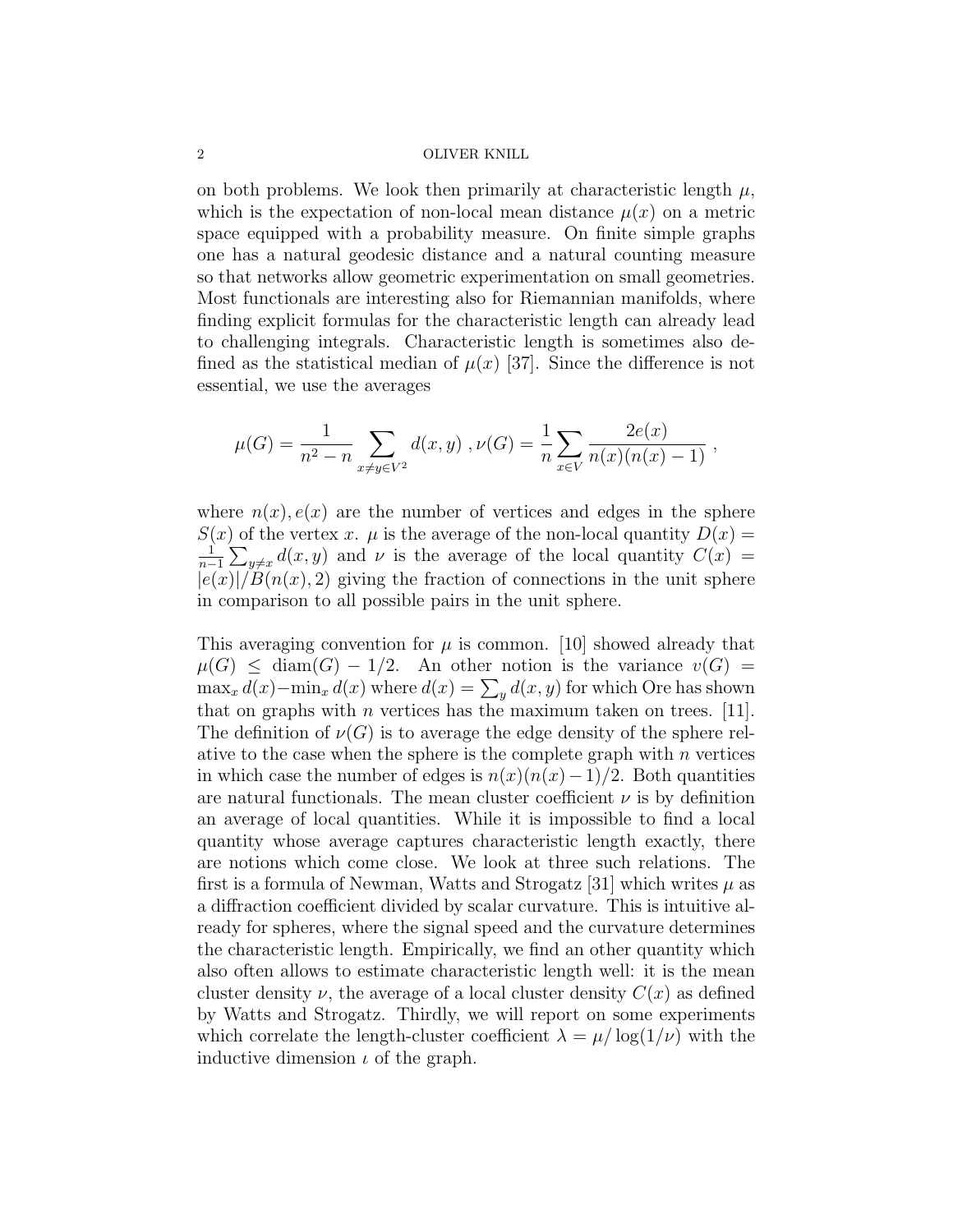

FIGURE 1. For graphs, the clustering coefficient  $C(x)$ at a vertex  $x$  is related to the relative characteristic length  $L(x)$  of the unit sphere  $S(x)$  within the unit ball  $B(x)$ . In other words,  $L(x)$  is the average distance between two points in  $S(x)$  within  $B(x)$ . The relation  $C(x) = 2 - L(x)$  allows so to define clustering in any metric space equipped with a measure inducing conditional probability measures on spheres. It is a local quantity which is constant in the radius  $r$  of the spheres if we are in Euclidean spaces or fractal spaces with some uniformity. The second figure shows a graph for which the local clustering coefficients  $C(x)$  take the values  $1/2$  or 2/5, where the global characteristic length is  $\mu = 2.9$ , the mean clustering coefficient is  $\nu = 3/7$  and the lengthcluster coefficient  $\lambda = -\mu/\log(\nu)$  is 3.4.

The starting point of this note is the observation that the local cluster property  $C(x)$  if a vertex in a graph can be written in terms of relative characteristic length of the unit sphere  $S(x)$  within the unit ball  $B(x)$ . We are not aware that this has been noted already, but it is remarkable as it allows to carry over the definition of "local cluster property" to metric spaces equipped with a probability measure as long as the measure has the property that it induces probability measures  $m(\cdot, S)$  on spheres by conditional probability  $m(A) =$  $\lim_{\epsilon \to 0} m(N_{\epsilon}(A \cap S))/m(N_{\epsilon}(S))$ , where  $N_{\epsilon}(Y)$  is an  $\epsilon$  neighborhood of Y. For such metric spaces, one can also define a cousin of scalar curvature  $\log(2^{i(x)-1}\delta/\delta_2)$  by comparing the measures  $\delta, \delta_2$  of spheres of radius 1 and 2. We call it "scalar curvature" because if  $\iota(x)$  is the inductive dimension of space at that point, then  $\log(2^{i(x)-1}\delta/\delta_2)$  is zero if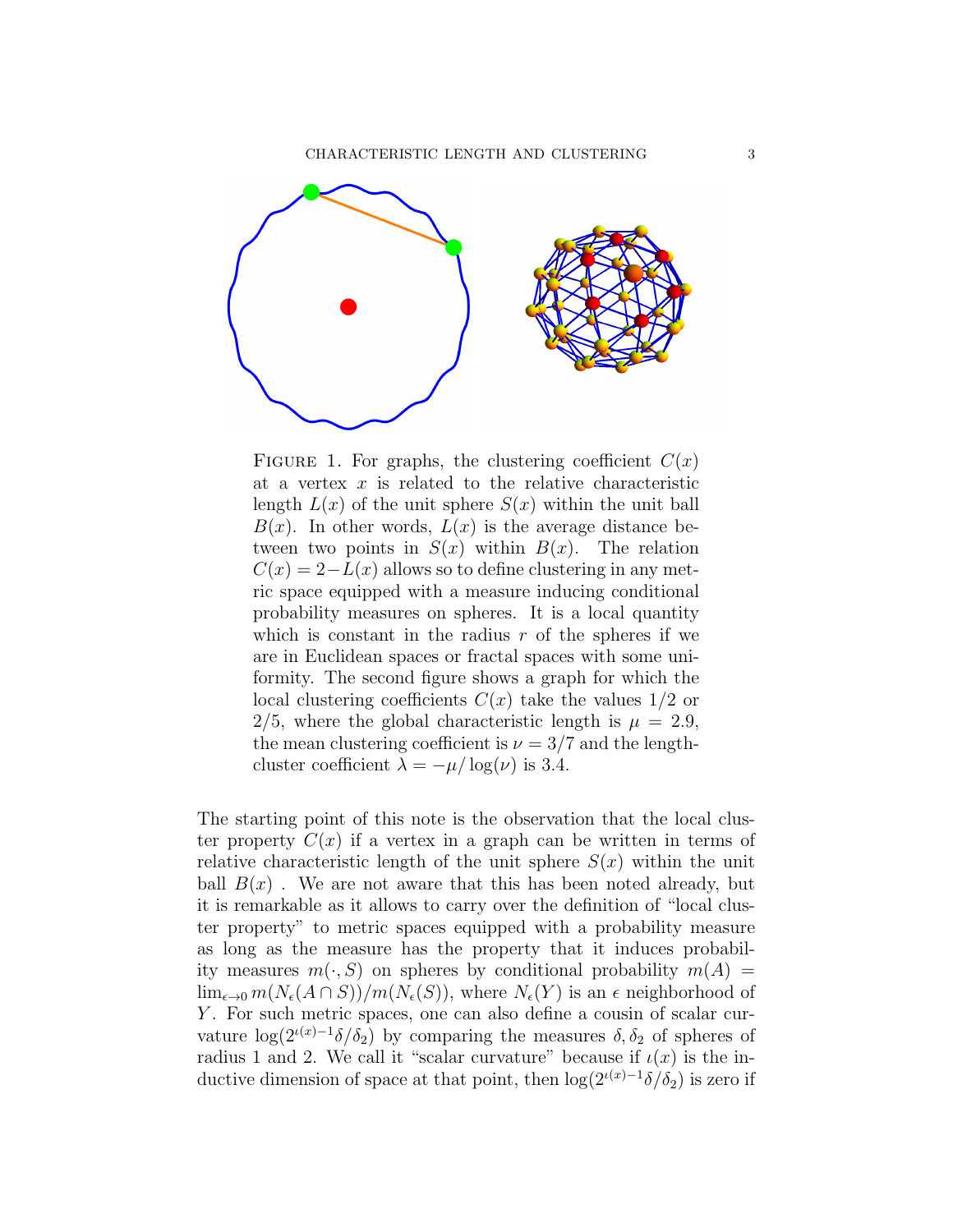the volume  $\delta_2(x)$  of the sphere of radius 2 is equal to  $2^{\dim(S(x))} = 2^{\iota(x)-1}$ times the volume  $\delta$  of a sphere of radius 1. Comparing with Riemannian manifolds, the comparison of spheres  $S_{2r}(x)$  and  $S_r(x)$  allows to measure scalar curvature. The dimension scaling factor  $log(2)$  does not matter much because the Hilbert action  $\eta(G)$ , the expectation of the scalar curvature is  $\log(2) \iota(G)$  plus the expectation of  $s(x) = \log(\delta/\delta_2)$ . Since the later is a local function and appears also in a formula of Newman, Watts and Strogatz and because we look at the dimension  $\iota(G)$ anyway, it does not matter if for simplicity  $s(x)$  is called the **scalar** curvature and its average over vertex set is called the Hilbert action  $\eta(G)$  of the graph.

Having these functionals, one can now study the relation between local cluster property, characteristic length, dimension and curvature on rather general metric spaces equipped with a natural measure. But first of all these functionals could be used to select "natural geometries". Functionals are important in physics because most fundamental laws are of variational nature. In a geometric setup and especially in graph theory, one can consider the Euler characteristic, the characteristic length, the Hilbert action  $\eta(G)$  given as an average scalar curvature or the spectral complexity  $\xi(G)$ , given as the product of the nonzero eigenvalues of the Laplacian  $L$  of  $G$ . An other related quantity is the number of rooted spanning forests in G which is  $\theta(G) = \det(1 + L)$  by the Chebotarev-Shamis theorem [33, 32, 19, 24]. Many other extremal problems are studied in graph theory [4].

For finite simple graphs, the Euler characteristic  $\chi(G) = v_0 - v_1 + v_2 - ...$ with  $v_k$  is the number of k dimensional simplices  $K_{k+1}$  of G. In geometric situations like four dimensional geometric graphs, for which the spheres are discrete three dimensional spheres, this number can be seen as a quantized Hilbert action [21] because it is an average of the Euler characteristic over all two-dimensional subgraphs and then via Gauss-Bonnet an average over a set of sectional curvatures and all points. The characteristic length is the average length of a path between two points relating to the other variational problem in general relativity. The Hilbert action itself is an average of scalar curvature, which can be defined for a large class of metric spaces. Spectral complexity is natural because of the matrix tree theorem of Kirkhoff (see i.e. [3] ) relates it with the number of trees in a graph.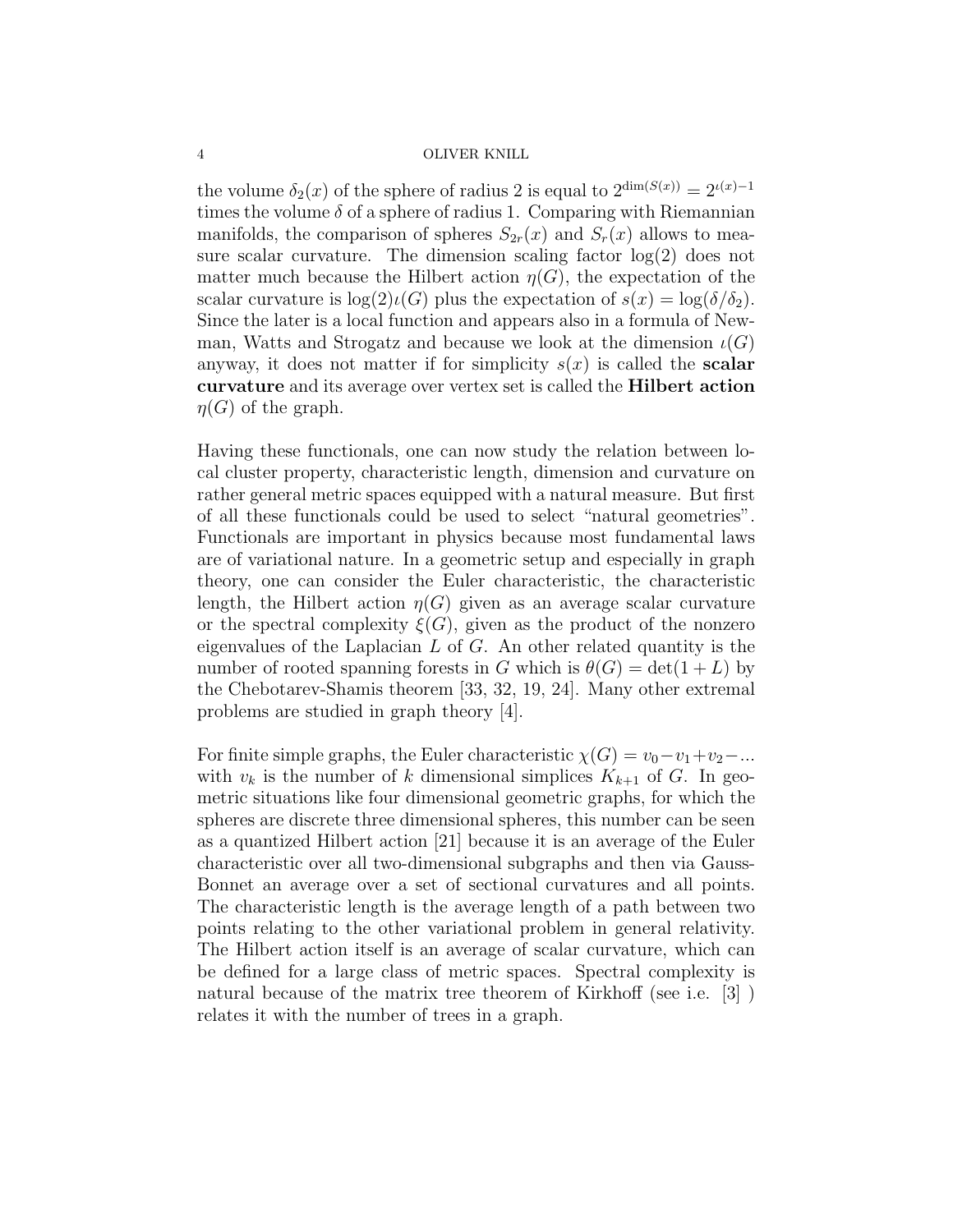While the Euler characteristic is an average of curvature by Gauss-Bonnet both in the Riemannian and graph case [16] and Hilbert action is an average of scalar curvature, both the characteristic length  $\mu$  as well as the complexity  $\xi$  can not be written as an average of local properties: look at two disjoint graphs connected along a one-dimensional line graph. Cutting that line in the middle can change both quantities in a very different way depending on the two components which are obtained. If  $\mu$  or  $\xi$  were local, the functional would change by a definite value, independent of the length of the "rope". The characteristic length has been noted to be relevant for molecules: the chemist Harry Wiener found correlations between the **Wiener index**  $W(G)$ , the sum over all distances which is  $W(G) = n(n-1)\mu(G)$  and the melting point of a hydrocarbon G. As reported in [13], the characteristic length has first been considered in [10] in graph theory. For spectral properties, see [29]. The observation that the Wiener index satisfies  $W(G) \leq W(T)$ for any spanning tree  $T$  of  $G$  was made in [34].

The characteristic length  $\mu(G)$  has been studied quite a bit. There are few classes of graphs, where one can compute the number explicitly: for complete graphs, we have  $\mu(K_n) = 1$  for complete bipartite graphs  $\mu(K_{a,b} = (2a^2 + 2b^2 + ab)/((a+b)(a+b-1))$  for line graphs  $\mu(L_n) = (n+1)/3$ , for cyclic graphs  $\mu(C_n) = (n+1)/4$ . for odd n and  $n^2/(4(n-1))$  if n is even [11]. No general relation between length and diameter exists besides the trivial  $\mu(G) \leq \text{diam}(G)$ . We have  $1 \leq \mu(G) \leq (n+1)/3$  [10], On the class  $G(n,m)$  of graphs with *n* vertices and *m* edges one has  $\mu(G) \leq 2 - (2m)/(n(n-1))$ [11]. Among all graphs with *n* vertices the maximum  $(n + 1)/3$  is obtained for line graphs, the minimum 1 for complete graphs [10]. The problem to find the maximum among all graphs of given order and diameter is unknown. There are relations with the spectrum:  $\mu(G) \leq b - (2(b-1)m/(n(n-1))$  on  $G(n,m)$  where b is the number of distinct Laplacian eigenvalues. There are also upper bounds in terms of the second eigenvalue. For a connected graph  $\mu(G) \leq \beta(G)$ where  $\beta(G)$  is the independence number [8], the maximal number of pairwise nonadjacent vertices in  $G$ . On all graphs of order  $n$  and minimal degree  $\delta$ , then  $\mu(G) \leq n/(\delta+1)+2$  [28]. The conjecture generating computer program Graffiti [12] suggested for constant degree  $\delta$  graphs to have  $\mu(G) \leq n/\delta$ . There is a spectral relation  $\mu \geq \text{tr}(L^+)2/(n-1)$ , where  $L^+$  is the Moore pseudo inverse of the Laplacian  $L$  and  $n$  the number of vertices ([35] which is the McKay equality for trees and otherwise always a strict inequality.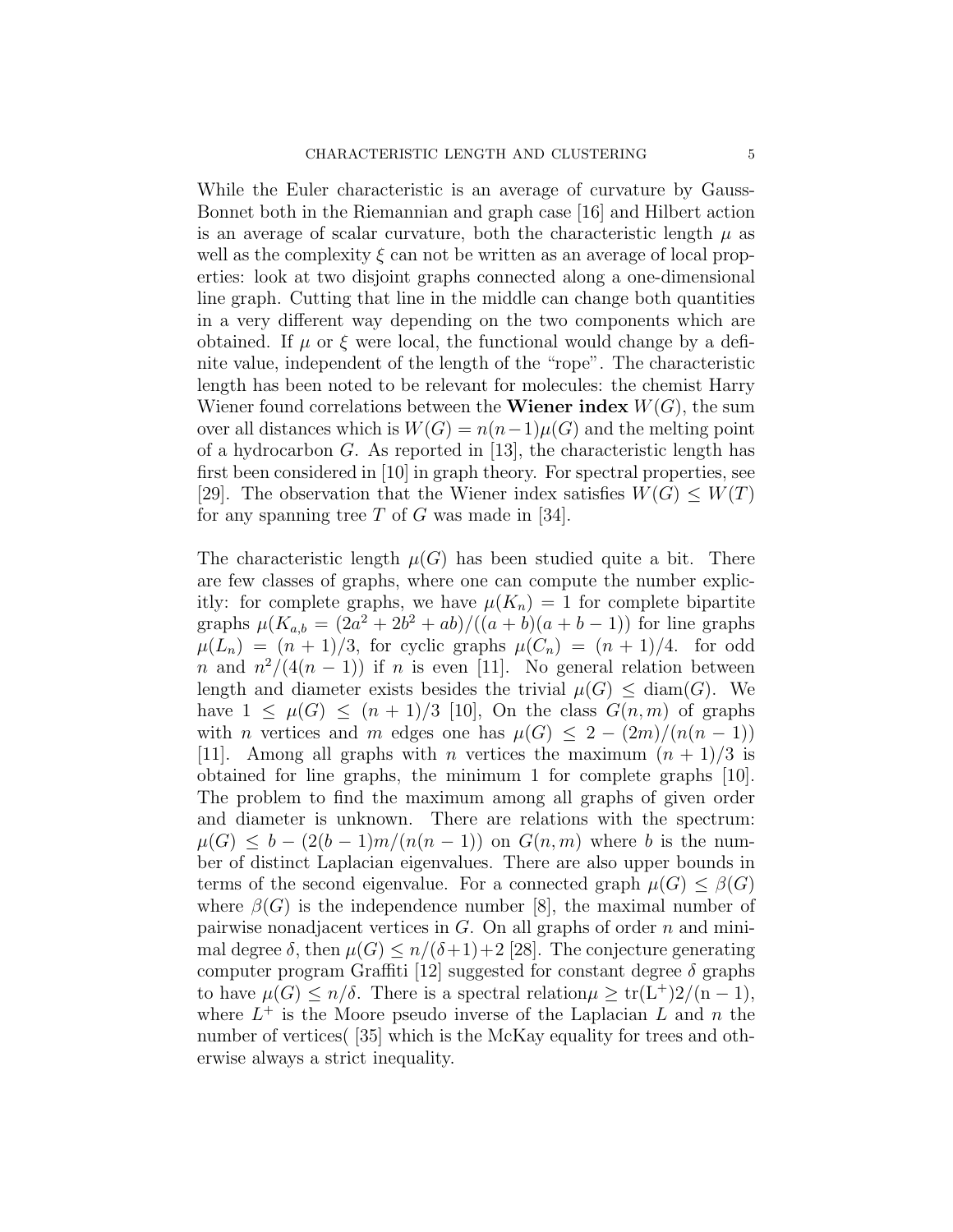The Euler characteristic is definitely one of most important functionals in geometry if not the most important one. It is a homotopy invariant and can by Poincaré-Hopf be expressed cohomologically as  $\sum_{i=0}^{\infty}(-1)^{i}b_{i}$ using  $b_i$  the dimensions of cohomology groups  $H^i(G)$ . A general theme in topology is to extend the notion of Euler characteristic to larger classes of topological spaces. This essentially boils down to the construction of cohomology. The limitations are clear already in simple cases like the Cantor set which have infinite Euler characteristic as half of the space is homeomorphic to itself. Euler characteristic can be defined for a metric space if there exists a subbasis of contractible graphs. The Euler characteristic can then be defined as the Euler characteristic of the nerve graph. This illustrates already how important homotopy is in general when studying Euler characteristic. It is also historically remarkable that the first works done by Euler on Euler characteristic were of homotopy nature by deforming the graph.

Various other functionals have been considered on graphs. The average centrality  $f(G)$  is the mean of the local closeness centrality

$$
f(x) = \sum_{y} \frac{1}{\sum_{y \neq x} d(x, y)}
$$

of a vertex x. An other number is the **geodetic number**  $g(G)$  which is the minimum cardinality of a geodetic set in  $G$ , where a set is called **geodetic** if its geodesic closure is  $G$  [1]. The **scale measure** of a graph is defined as  $\sigma(G) = s(G)/m$ , where  $s(G) = \sum_{e \in E} d(e)$  and  $d((a, b)) = d(a)d(b)$  and  $m = \max_{e \in E} d(e)$ . An other important notion is the **chromatic number**  $c(G)$  which can be seen as the smallest p for which a scalar function with values in  $Z_p$  exists for which the gradient field  $df$  nowhere vanishes. Related to graph coloring, we have in [25] defined **chromatic richness**  $C(c)/c!$  measuring the size of the set of coloring functions modulo permutations. The **arboricity**  $a(G)$  of G is the minimal number of spanning forests which are needed to cover all edges of G. One knows that  $\theta(G) = \det(L+1)$  by Chebotarev-Shamis [33, 32, 19, 24]. While the number of spanning forests is a measure of complexity, the arboricity is a measure of "denseness" of the graph. The Nash-Williams formula [30, 7] tells that the arboricity is the maximum of  $[m_H/(n_H - 1)]$ , where  $n_H$  is the number of vertices and  $m_H$  the number of edges of a subgraph H of G and where  $|r|$  is the ceiling function giving the minimum of all integers larger or equal than r. For example, for  $K_{4,4}$  where  $m = 16, n = 8$  the arboricity must be at least  $16/7 = 2.28$  and so at least 3 and one can give examples of three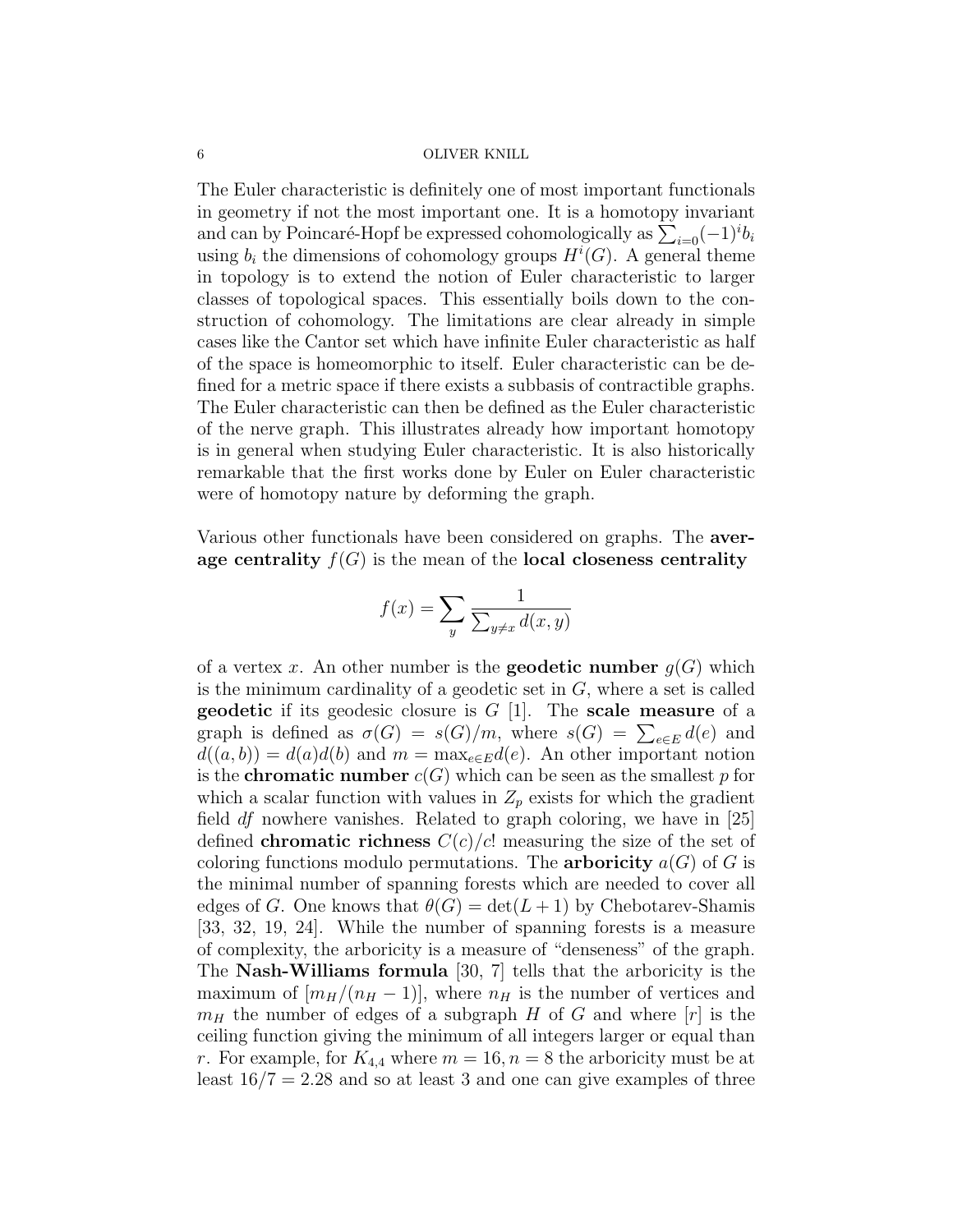forests covering all edges. For a complete graph, the arboricity is  $\lfloor n/2 \rfloor$ . The arboricity gives a bound on the chromatic number  $c(G) \leq 2a(G)$ (a fact noted in [6] and follows from the fact that each forest can be colored by 2 colors). The **Laplacian ratio**  $p(G) = \text{per}(L)/\prod_i d_i$ , where  $per(L)$  is the permanent of the Laplacian and  $d_i$  are the vertex degrees has been introduced in [5]. The **symmetry grade** of a graph is the order of the automorphism group of  $G$ . For the complete graph for example, it is  $n!$  while for a cyclic graph it is  $2n$ , the size of the dihedral group. The **domatic number**  $d(G)$  of a graph finally is the maximal size of a dominating partition of the vertex set.

| Functional            |                  | Based on         | Local        | Spectral        |
|-----------------------|------------------|------------------|--------------|-----------------|
| Euler characteristic  | $\chi$           | Curvature        | yes          | somehow $ 18 $  |
| Inductive dimension   | $\iota$          | Point dimension  | yes          | not known       |
| Characteristic length | $\mu$            | Distance         | no           | on trees $[13]$ |
| Complexity            | ξ                | Eigenvalues      | $\mathbf{n}$ | yes             |
| Forest complexity     | $\theta$         | Eigenvalues      | $\mathbf{n}$ | yes             |
| Hilbert action        | $\eta$           | Scalar curvature | yes          | not known       |
| Mean cluster          | $\nu$            | Local cluster    | yes          | yes             |
| Average degree        | $\delta$         | Vertex degree    | yes          | yes             |
| Graph density         | $\epsilon$       | Edge number      | yes          | yes             |
| Scale measure         | $\sigma$         | Vertex degree    | yes          | not known       |
| Cluster-length-ratio  | $\lambda$        | Distances        | no           | not known       |
| Independence number   | β                | Adjacency        | $\mathbf{n}$ | not known       |
| Variance              | $\boldsymbol{v}$ | Distance         | no           | not known       |
| Centrality            | $\boldsymbol{f}$ | Local centrality | yes          | not known       |
| Chromatic number      | $\overline{c}$   | Gradient fields  | no           | $\log  9 $      |
| Arboricity            | $\alpha$         | Forests          | no           | not known       |
| Geodetic number       | $\mathfrak{g}$   | Geodesics        | no           | not known       |
| Domatic number        | $\overline{d}$   | Partitions       | no           | not known       |
| Symmetry grade        | t                | Symmetry group   | $\mathbf{n}$ | not known       |
| Laplacian ratio       | $\mathcal{D}$    | Permanent        | $\mathbf{n}$ | not known       |

Besides the question whether a functional is local, it would also be interesting to know more about which properties are spectral properties. Euler characteristic can be seen as a spectral property in the wider sense: it is the super trace of  $e^{-tD^2}$  for the Dirac operator D for every t by McKean-Singer [18]. The average degree  $\delta$  can be written in terms of the adjacency matrix A as  $\delta = 2tr(A^2)/tr(A^0)$  and with the Laplacian L as  $tr(L)/tr(L^0)$ . The graph density  $\epsilon = \delta/(n-1) = 2v_1/(v_0(v_0-1))$ is also spectral, because both  $\delta$  and  $n = v_0$  are spectral.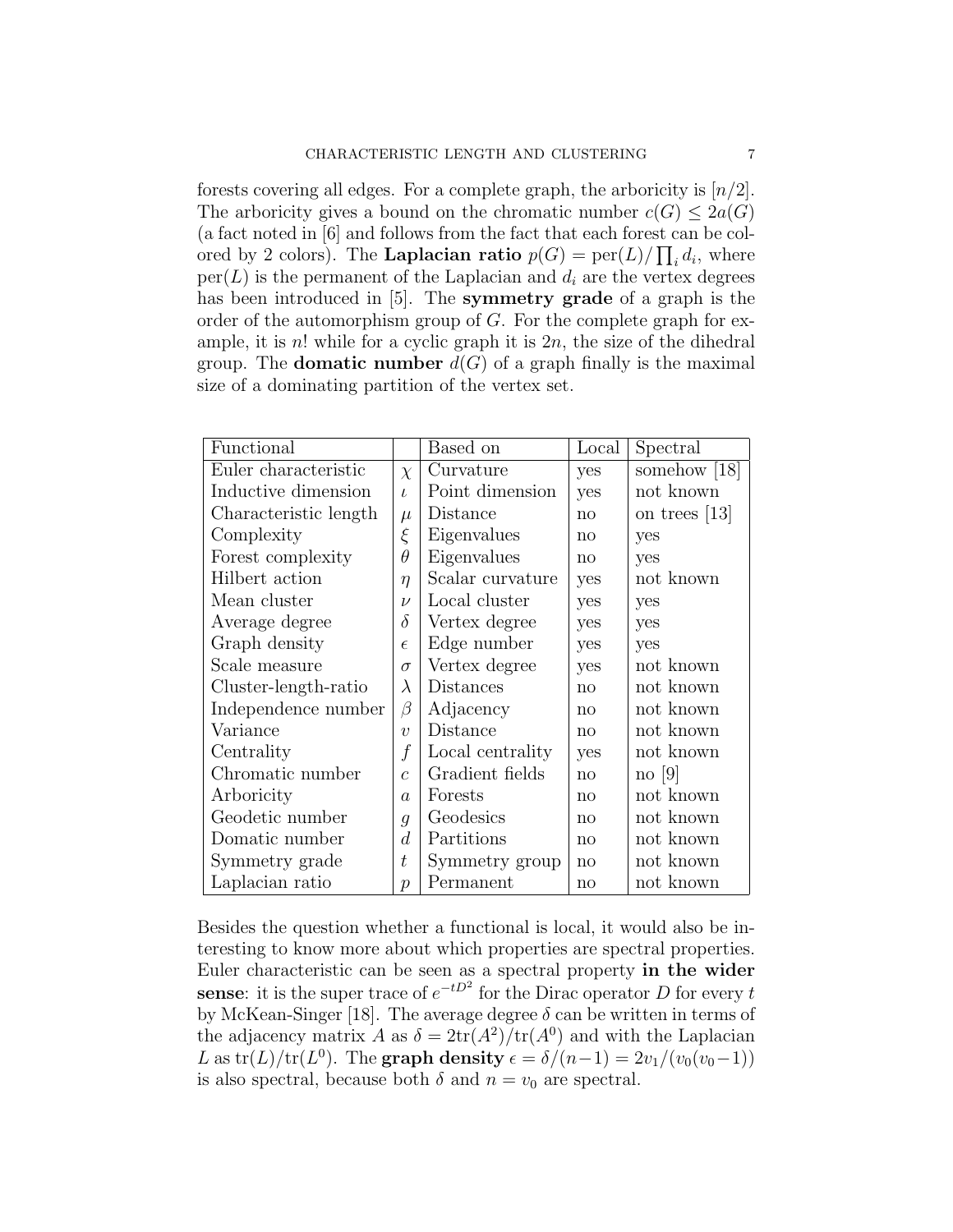

FIGURE 2. Graphs with minimal and maximal characteristic length, Euler characteristic, Hilbert action and the logarithm of the complexity among graphs all connected graphs with 7 vertices. We see then the distribution of the four functionals on this finite probability space with  $1'866'256$  elements. The figure illustrates that Euler characteristic is the most interesting functional. All others appear to be extremal for line graphs, complete graphs or star graphs, all three of which do not carry interesting geometries.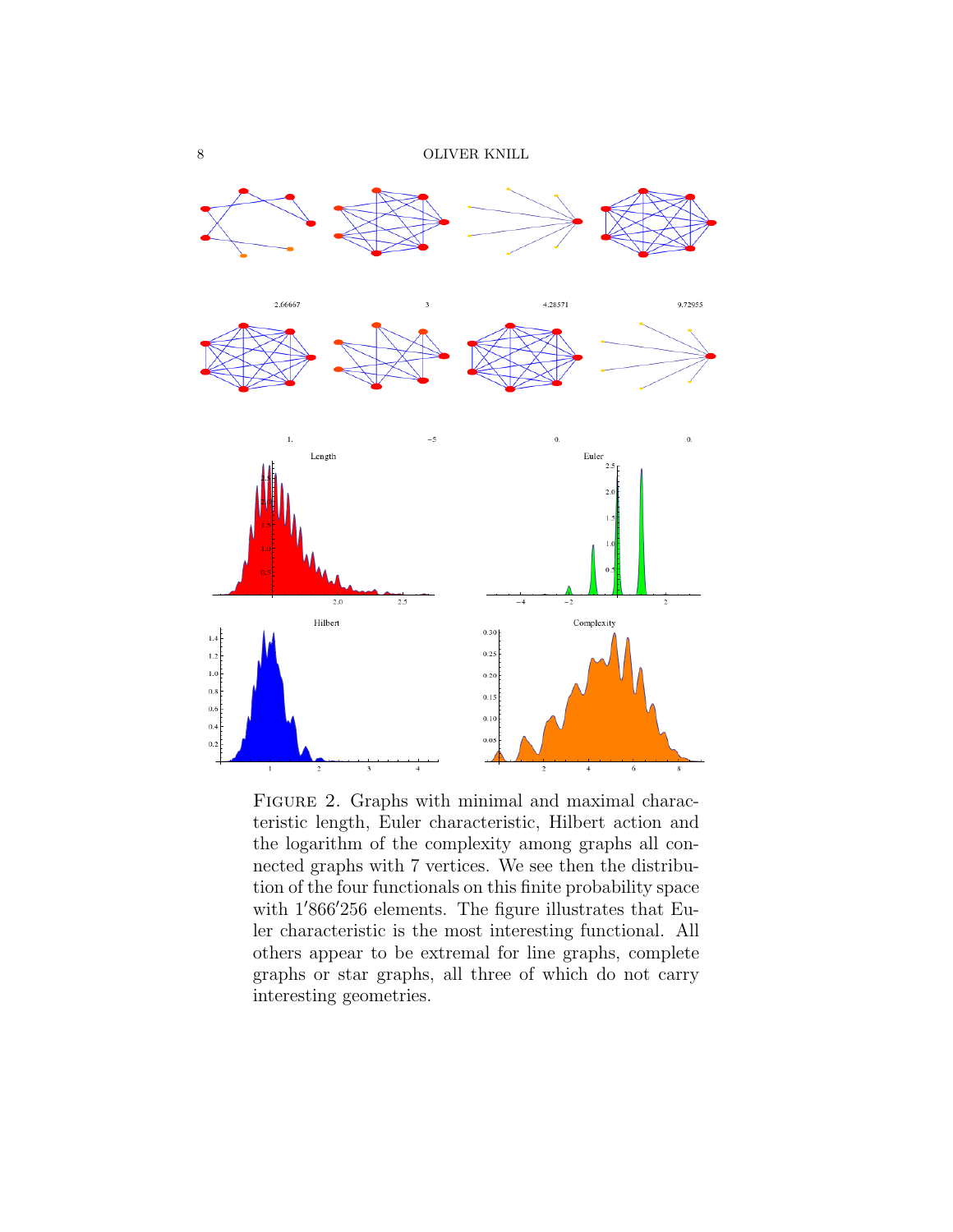### 2. Characteristic length

A finite simple graph  $G = (V, E)$  defines a finite metric space, where  $d(x, y)$  is the geodesic distance between two vertices x, y, the length of the shortest path connecting the two points. The characteristic length  $L$  is the expectation of the distances between different vertices  $\mu(G) = \frac{1}{n^2-n} \sum_{x \neq y} d(x, y)$ , where  $n = v_0 = |V|$  is the number of vertices. We have the understanding that the graph with only one vertex has zero length  $\mu(G) = 0$  and that the number  $\mu$  is averaged over every connected component of a graph independently. Unlike the Euler characteristic which is a homotopy invariant, the global characteristic length is a metric property as it depends on the concrete metric and is only invariant under graph isomorphisms and not under topological homeomorphisms [27] nor homotopies. Since determining  $\mu$  requires to map out all the distances between any two points, it is natural to ask whether one can estimate the global length by averaging local properties. Such a relation has appeared in "formula 54" of [31],

$$
\mu \sim 1 + \frac{\log(\delta/n)}{\log(\delta/\delta_2)} ,
$$

where it was derived from generating functions. 'Formula 54" uses the average degree  $\delta$  (the average of the degrees  $\delta(x)$ ) and the average 2nearest neighbors  $\delta_2$  (the average of the size  $\delta_2(x)$  of the spheres of radius 2). Because  $\delta = 2|E|/n$  by Euler's handshaking lemma, we know that  $\delta/n$  agrees with the **edge density**  $\epsilon(G) = |E| / {n \choose 2}$  $n \choose 2$ . Since  $\log(2^{\dim(x)-1}\delta/\delta_2)$  measures a relation between volumes of spheres of distance  $r$  and  $2r$ , it can intuitively be thought of a scalar curvature, the flat case meaning the volume  $\delta_2$  of the sphere of radius 2 being larger than  $2^{\iota(x)-1}$  times the volume  $\delta$  of the sphere of radius 1 which has dimension  $\iota(x)-1$ , where  $\iota(x)$  denotes the dimension of the vertex x. The global characteristic length is according to "formula  $54$ " and "edge density/curvature" relation which is intuitive because distances are small in spaces of positive curvature and the fact that if a material has large edge density, it allows fast travel. To summarize, "formula 54" relates the edge density  $\epsilon$ , the Hilbert action  $\eta$  and the characteristic length  $\mu$  as

$$
\mu \sim 1 + \frac{\log(\epsilon)}{\log(\eta)},
$$

where

$$
\eta = \frac{1}{n} \sum_{x \in V} \log(\frac{\delta(x)}{\delta_2(x)})
$$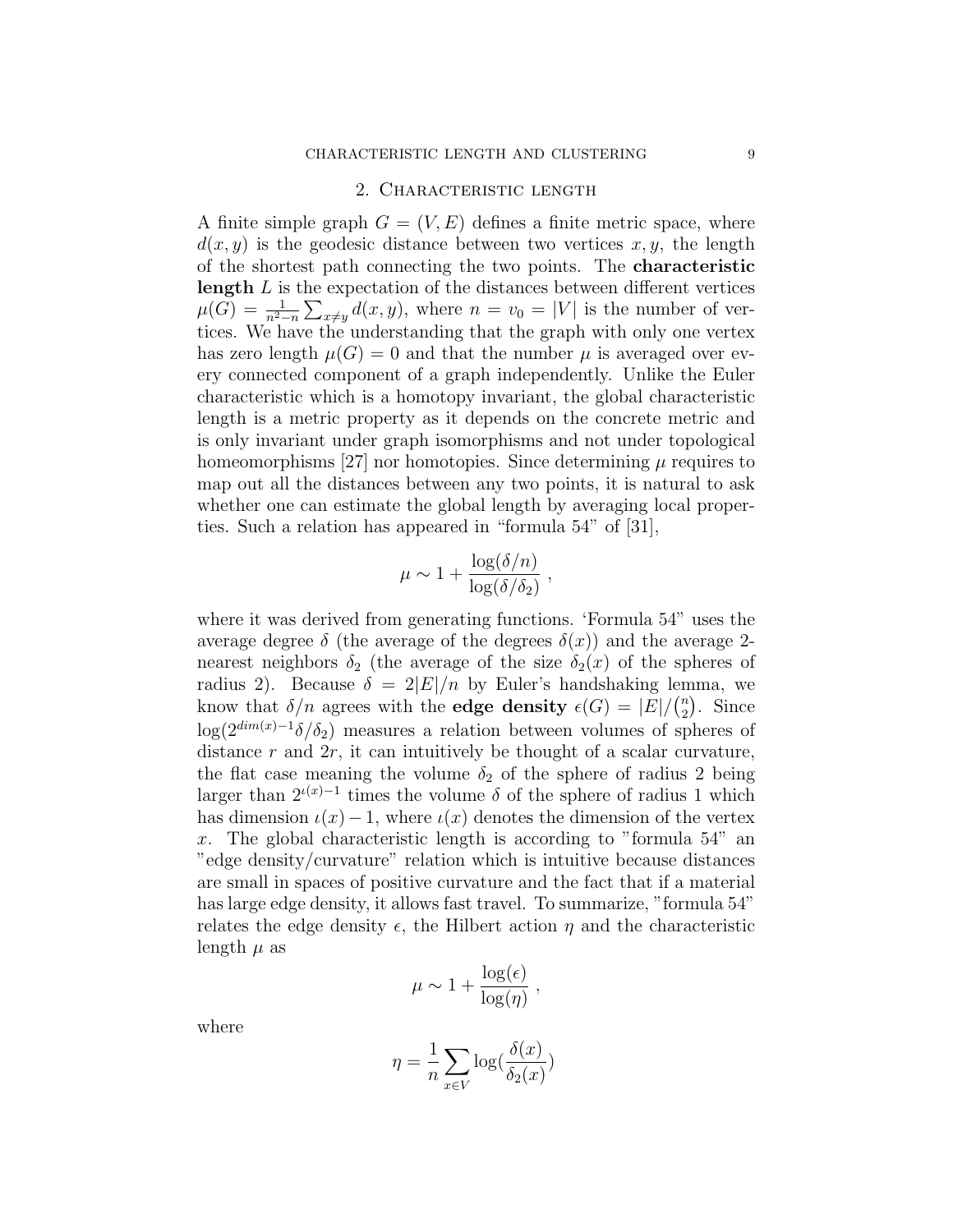is the average of shifted scalar curvature  $s(x) = \log(\delta_2/\delta)$ .

Empirically, we also see a close relation between  $\mu$  and  $\log(1/\nu)$ , where  $\nu$  is the mean cluster coefficient as defined by [38]. We have mentioned this in [14] (see also [26, 23]). Clustering is a notion which is related to transitivity in sociology [36]. We see in many natural networks that these two quantities  $\mu$  and  $\log(\nu)$  grow linearly with  $\exp(n)$  with a similar order of magnitude. Since  $C(x)$  can be expressed integral geometrically using lengths, it can be pushed to natural metric spaces like compact Riemannian manifolds or metric spaces with fractal dimension.

Why is the characteristic length interesting? In physics,  $d(a, b)$  is minimized by geodesics connecting a with b so that  $\mu$  averages over all possible Lagrangian actions of paths between any two points. General relativity builds on two variational pillars: one is the Hilbert action  $\eta$ , the average scalar curvature, the other is the geodesic variational problem to minimize geodesic length between two points. The first tells how matter determines geometry, the second describes how geometry influences matter. "Formula 54" indicates a statistical correlation between Hilbert action, edge density and characteristic length. Since scalar curvature S appears in the expansion  $|\exp_x(B_r(x)|/|B_r(x)|)$  =  $1 - Sr^2/(6(\dim + 2)) + \ldots$ , we can express this without referring to Euclidean space  $R^k$  as

$$
\frac{|\exp_x(B_r)|}{|\exp_x(B_{2r})|} = 1 + r^2 \frac{S}{2(k+2)} + \cdots
$$

so that

$$
S \sim \frac{2(k+2)}{r^2} \left(1 + \frac{|\exp_x(B_{2r}|)}{|\exp_x(B_r)|}\right) \sim \frac{2(k+2)}{r^2} \log(\frac{|\exp_x(B_{2r})|}{|\exp_x(B_r)|})
$$

Since  $\delta$  and  $\delta_2$  are averages, these are mean field approximations. We should mention that classically, scalar curvature can be described by volumes of balls not volumes of spheres In the discrete, this does not matter. Since  $|B(x)| = 1 + |S(x)|$  and  $|B_2(x)| = 1 + |S(x)| + |S_2(x)|$  we have  $B_2/B_1 \sim 1 + |S_2|/|S_1|$  and averaging also just changes the Hilbert action by a constant.

We would like to know more about the relation between Euler characteristic  $\chi$ , graph density  $\epsilon$ , dimension  $\iota$ , complexity  $\xi$ , clustering  $\nu$ and characteristic length  $\mu$ . Also interesting are relations with corresponding notions of Riemannian manifolds. Besides average length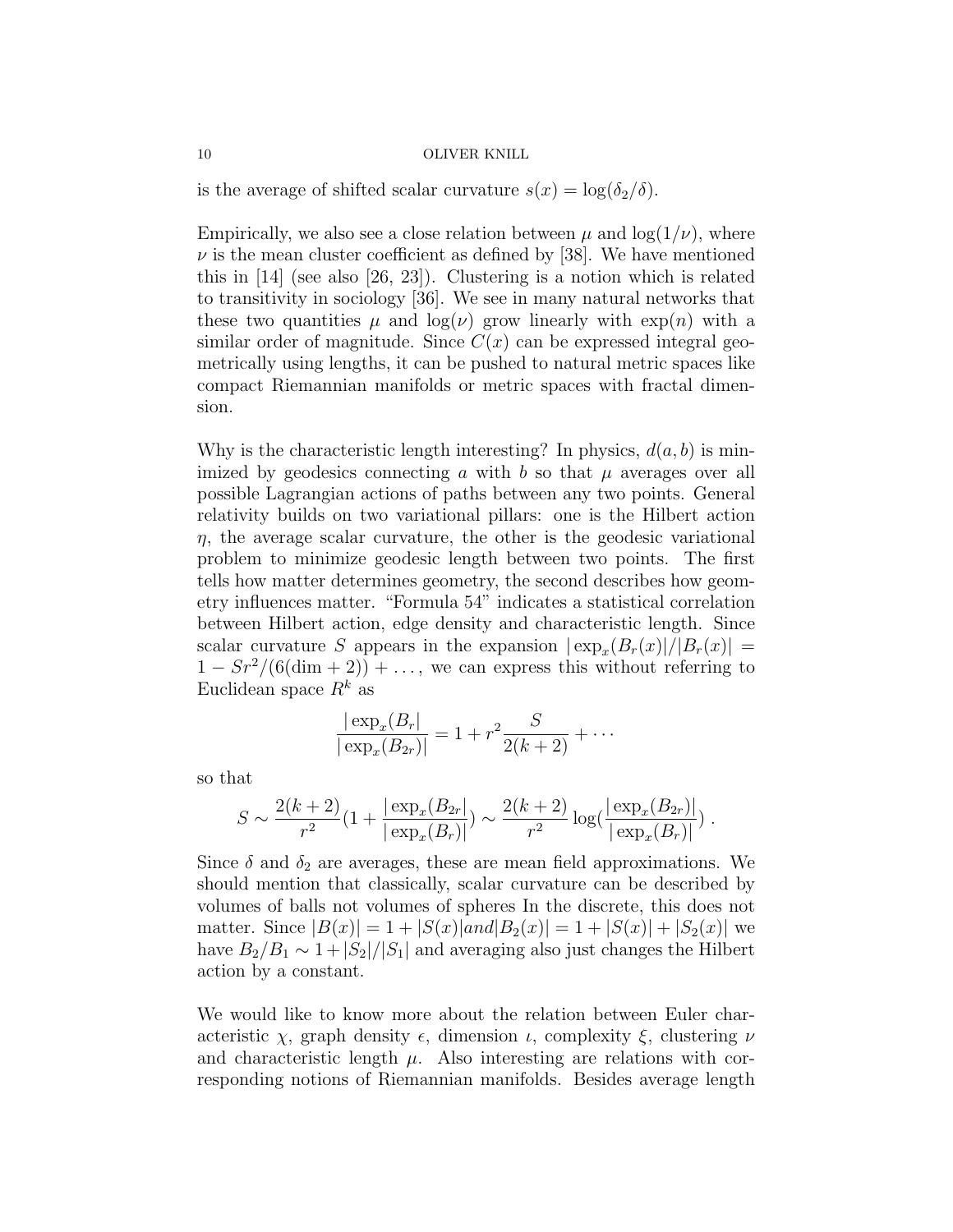and dimension, complexity makes sense for Riemannian manifolds too, even so it needs zeta regularized determinants for its definition. The mean clustering  $\nu$  is proportional to the volume with a proportionality factor which depends on the dimension. For a Riemannian manifold, scaling the space by a factor  $n$  scales the characteristic length in the same way and the volume by a factor  $n^d$ . For random networks, the global characteristic length typically grows like  $log(n)$  in dependence of volume  $n$  - one aspect of the "small world" phenomenon. This does not violate geometric intuition at all because dimension grows too with more nodes. We have explicit formulas [15] for the average dimension of a random Erdös-Renyi graph of size  $n$ , where edges are turned on with probability p. For other random graphs like Watts-Strogatz networks or networks generated by random permutations, we see similar growth rates. Other type of networks can show slightly different growth rates. Barabasi-Albert networks are examples, where the growth rate is slower.

Related to characteristic length is the **magnitude**  $|G| = \sum_{i,j} Z_{ij}^{-1}$ , where  $Z_{ij} = \exp(-d(i, j))$  defined by Solow and Polasky. We numerically see that at least for small vertex cardinality  $n$  and connected graphs, the complete graph has minimal magnitude and the star graph maximal magnitude, a feature which is shared for many functionals (see Figure 2). Also the magnitude can be defined for more general metric spaces so that one can look for a general metric space at the supremum of all  $|G|$  where G is a finite subset with induced metric. The **convex** magnitude conjecture of Leinster-Willington claims that for convex subsets of the plane,  $|A| = \chi(A) + p(A)/4 - a(A)/(2\pi)$ , where p is the perimeter and a is the area.

### 3. Local cluster coefficient

Given a subgraph  $H$  of a graph  $G$ , define the **relative characteristic** length as

$$
\mu(H, G) = \frac{1}{|H|(|H|-1)} \sum_{x, y \in H, x \neq y} d_G(x, y) .
$$

The difference  $\nu_H(G) = \mu(H) - \mu(H, G)$  is nonnegative. It is zero if all geodesics connecting two points in  $H$  remain in  $H$ . The notion makes sense in any metric space equipped with a probability measure. The number  $\nu_H(G)$  is a measure for how far H is away from being convex within the metric space G. The notion depends on a choice of a probability measure on G. On graphs, many fractal sets, spaces on which a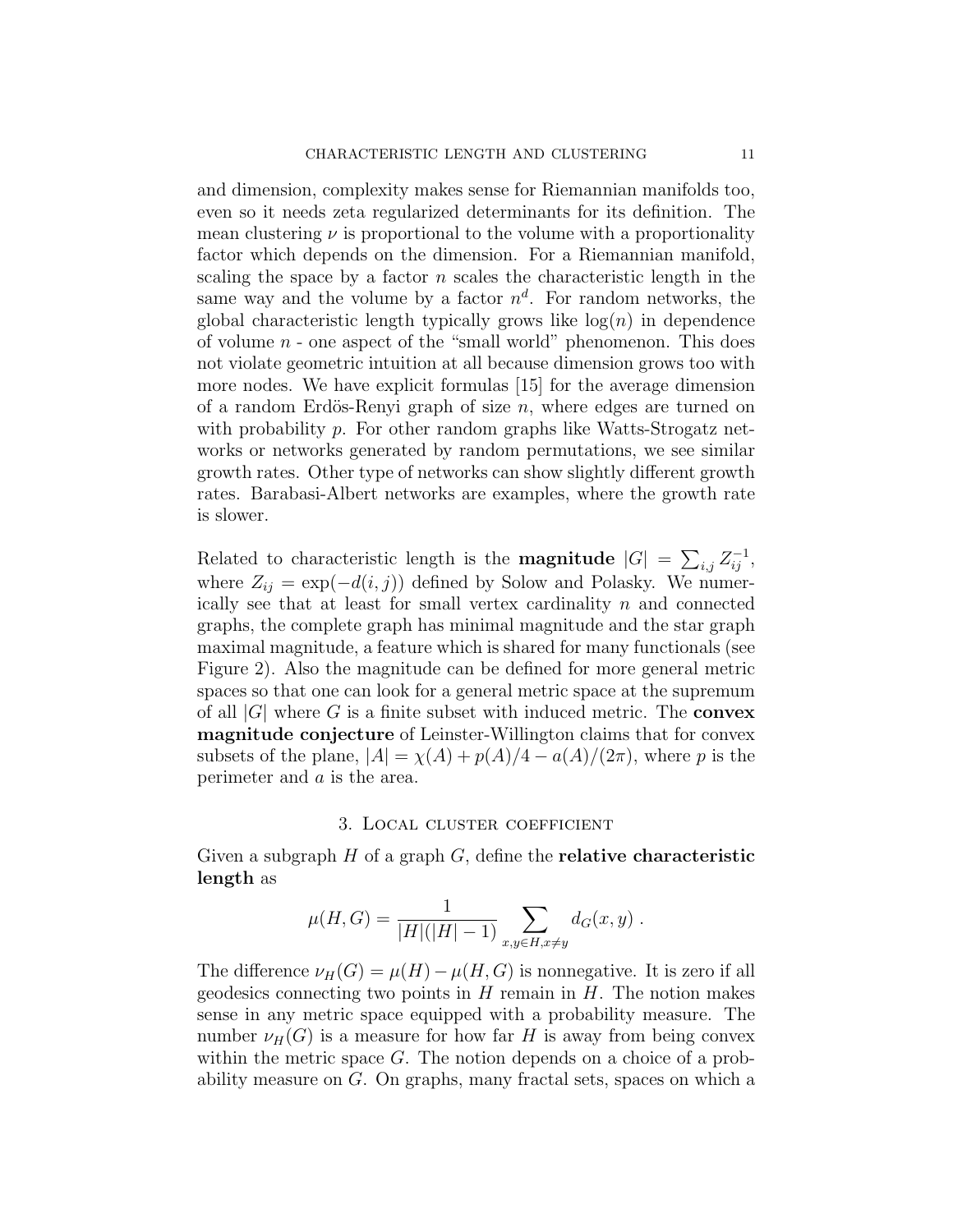Lie group acts transitively or Riemannian manifolds, there is a natural measure.

# Examples:

1) For a compact surface H in three dimensional space  $G = R<sup>3</sup>$  for example,  $\nu_H(G)$  is zero if and only if H is a plane. We understand that the average has been formed with respect to some absolutely continuous probability measure on the surface  $H$  which gives positive measure to every open set.

2) For a curve in a compact Riemannian manifold  $G$ , the relative characteristic length is 0 if the curve is a short enough geodesic. But the relation  $\mu(H, G)/\mu(H)$  will decrease eventually to zero for aperiodic geodesic paths  $H$  as the geodesic will accumulate.

3) For a region G in Euclidean space, we have  $\mu(H, G) = \mu(H)$  if and only if H is **convex** in G in the sense that for any two points  $x, y \in H$ there is a geodesic in  $G$  which is also in  $H$ .

Define the local characteristic length as

$$
\mu(x) = \mu(S(x), B(x)),
$$

where  $S(x)$  is the unit sphere and  $B(x)$  is the unit ball of the vertex x. We always assume that the space is large enough so that the unit ball at every point is convex within  $G$  in the above sense. The quantity  $L(x)$  is defined therefore for large enough metric spaces equipped with a probability measure  $m$  which is nice enough that it induces measures on spheres  $S(x)$  by limiting conditional expectation. Examples are Riemannian manifolds or graphs.

For a finite simple graph  $G = (V, E)$ , the **local cluster coefficient** is defined as

$$
C(x) = 2|E(x)|/(|V(x)|+1)|V(x)|,
$$

where  $E(x) = V_1(x)$  is the set of edges in the unit sphere  $S(x)$  of x and  $V(x) = V_0(x)$  is the set of vertices in  $S(x)$ . The **mean cluster** coefficient  $\nu(G)$  was defined by Watts-Strogatz is the average of  $S(x)$ over all  $x \in V$ . The local cluster coefficient gives the edge occupation rate in the sphere  $S(x)$  of a vertex x. Other related quantities are the global cluster coefficient defined as the frequency of oriented triangles  $3v_2/t_2$  within all oriented connected vertex triples. The transitivity ratio is the ratio  $v_2/s_2$  of non-oriented triangles within the class of non-oriented connected vertex triples in G. We do not look at the later two notions because they are close to the mean cluster density and because intuition about them is more difficult.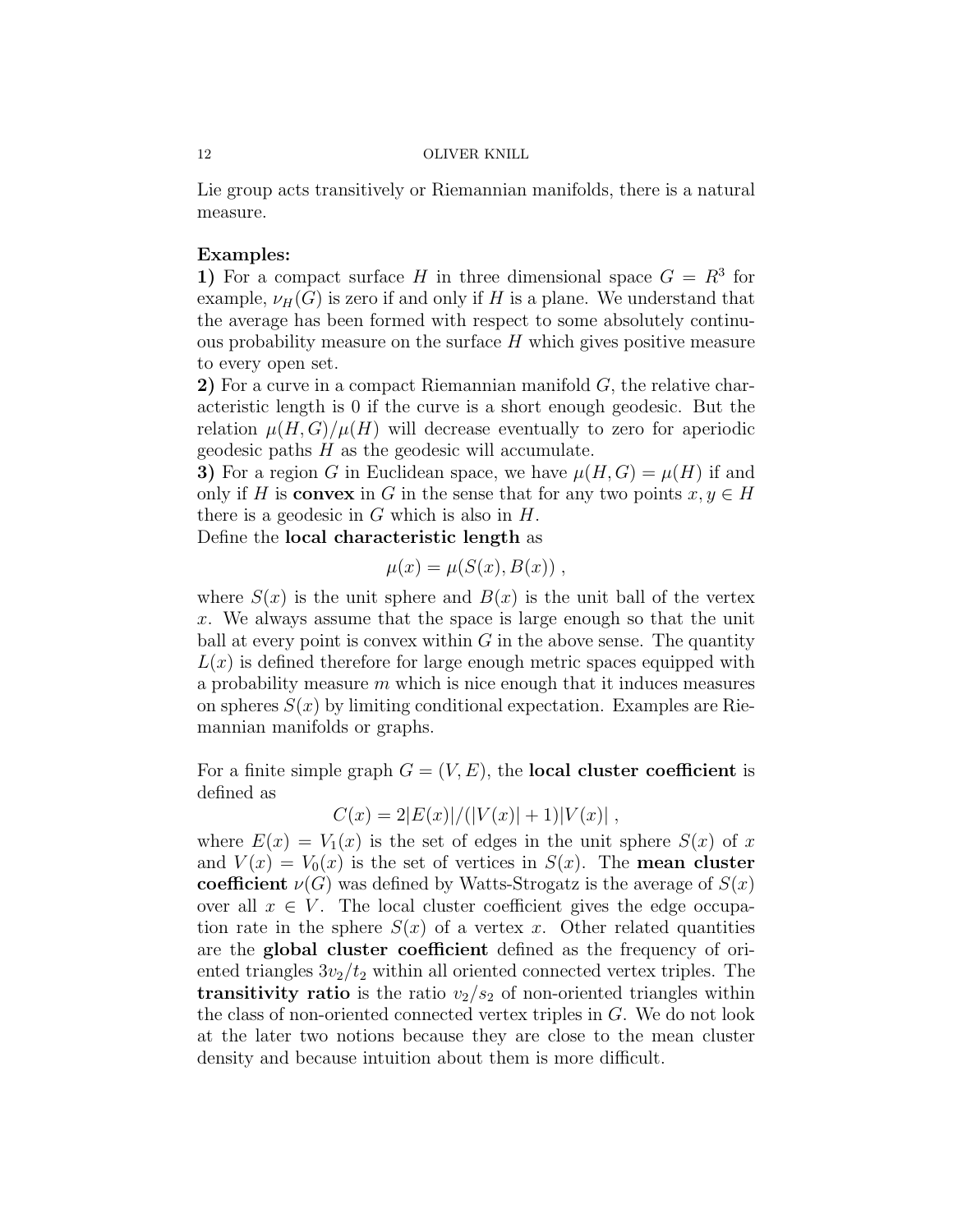We can define **higher global cluster coefficients**  $C_k(G)$  of a graph as the fraction  $v_k/w_k$ , where  $v_k$  is the number of k-dimensional simplices  $K_{k+1}$  in G and  $w_k$  the number of connected k-tuples of vertices. Of course,  $C_1(G)$  is the global clustering coefficient and  $C_1(S(x))$  is the local clustering coefficient at a point x. One could define higher local clustering coefficient  $C_k(x)$  as the global clustering coefficient  $C_k(S(x))$ . There are also higher dimensional characteristic lengths: define  $d_k(x, y)$ as the distance between two k-dimensional simplices  $x, y$ , where the distance is the smallest l such that we can connect  $x, y$  with a sequence  $x_0 = x, x_1, x_2, \ldots, x_l$  of overlapping k simplices  $x_k$ . Of course  $d_1(x, y)$  is the usual geodesic distance and for geometric graphs of dimension d all distances  $d_k$  are essentially the same. For a triangularization of a Riemannian manifold, where every sphere is one-dimensional cyclic graph, the distance between two triangles which overlap is 1. We mentioned these higher clustering coefficients and higher characteristic lengths because we believe they could be used to get a closer relation with inductive dimension which also uses the entire spectrum of higher dimensional simplices and not only zero dimensional vertices and one dimensional edges.

# 4. Cluster coefficient and local length

While the following observation is almost obvious, we are not aware that it has been noticed anywhere already. The result allows to write the local cluster coefficient in terms of the relative characteristic length  $L(x)$  of the unit sphere  $S(x)$  within the unit ball  $B(x)$ . This will allow us to push the notion of local clustering coefficient to other metric spaces equipped with natural measures. Just define then  $C(x) = 2 L(x)$  there.

# **Lemma 1** (Cluster-Length-Lemma).  $L(x) = 2 - C(x)$ .

Proof. By definition, the distance function takes only two different positive values in the ball  $B(x)$ . The first possibility is  $dist(x, y) = 1$  which is the case if one of the vertices is the center. The second possibility is  $d(x, y) = 2$  if both x, y are on the sphere. If d is the degree of the vertex x then  $B(x)$  has  $(d+1)$  vertices and  $S(x)$  has d vertices. The distance 1 appears  $C(x)d(d-1)$  times on the sphere  $S(x)$ . The distance 2 appears  $(1 - C(x))d(d-1)$  times in the sphere  $S(x)$ . The average is

$$
(1 \cdot [C(x)d(d-1)] + 2 \cdot [(1 - C(x))d(d-1)])/(d(d-1)) = 2 - C(x).
$$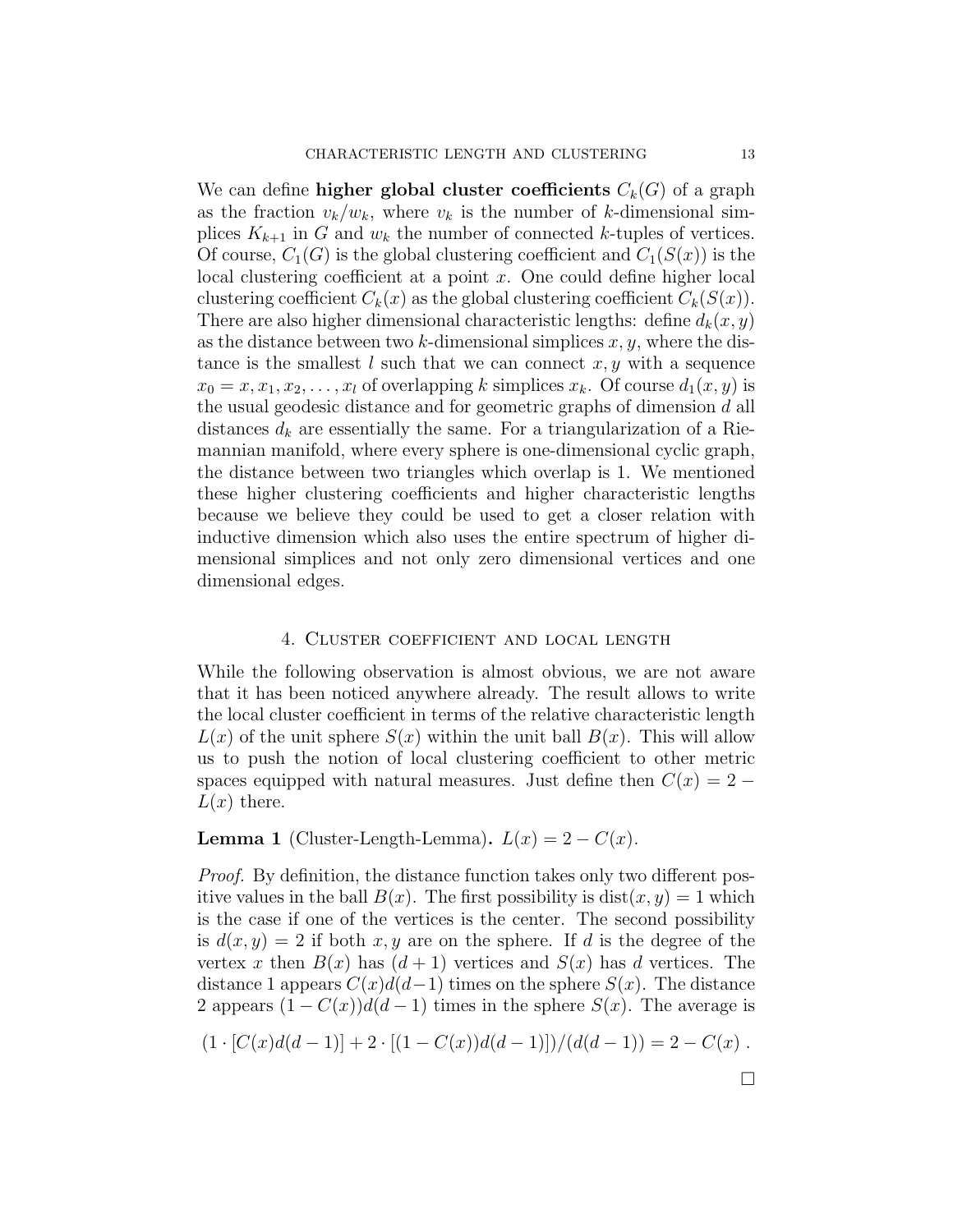An extremal case is a star graph  $S_n$  which has cluster coefficient 0 and dimension 0 and where the distance between any two points of the unit sphere is 2. An other extreme case is the complete graph  $K_{n+1}$  which has the cluster coefficient 1 and dimension  $n$ , where the distance between any two points of the unit sphere is 1.

The wheel graph  $W_n(x)$  is an example in which each point has a 1dimensional sphere, the local cluster coefficient of the center is  $2/(n-1)$ and of the other points  $2/3$ . The mean cluster coefficient for  $W_n$  is  $m(W_n) = (n(2/3) + 2/(n-1))/(n+1)$ . The cluster-length-ratio  $\lambda =$  $-\mu/\log(\nu)$  is close to 1.

## 5. Dimension

An other important local quantity is the dimension  $\dim(x)$  of a vertex and the inductive dimension of a graph, the average dimension of its vertices. It was defined in [17] as

$$
\dim(\emptyset) = -1, \dim(G) = 1 + \frac{1}{|V|} \sum_{v \in V} \dim(S(v)),
$$

where  $S(v) = \{w \in V \mid (w, v) \in E\}$ ,  $\{e = (a, b) \in E \mid (v, a) \in E\}$  $E,(v,b) \in E$  } denotes the unit sphere of a vertex  $v \in V$ .

Already on a local level, there can be relations. If the dimension of a point is zero, then clearly the local length  $L(x)$  is 2 and the cluster coefficient is zero. And also  $\lambda$  is zero.

We have shown in [15] that the expectation  $E_p$ [dim] on  $G(n, p)$  satisfies the recursion

$$
d_{n+1}(p) = 1 + \sum_{k=0}^{n} {n \choose k} p^{k} (1-p)^{n-k} d_{k}(p) ,
$$

where  $d_0 = -1$ . Each  $d_n$  is a polynomial in p of degree  $\binom{n}{2}$  $\binom{n}{2}$ .

## 6. Metric spaces

The characteristic length  $\mu$  of a metric space  $(X, d)$  with measure m is the expectation of length  $d(x, y)$  on  $X^2 \setminus D$ , where D is the diagonal  $\{(x, x)\}\$ in  $X \times X$ . The local length  $L(x)$  is the characteristic length of the unit sphere  $S(x)$  within the unit ball  $B(x)$ . Motivated by the above, we call  $C(x) = 2 - L(x)$  the local cluster coefficient of the pint in  $(X, d)$  and its expectation m, the mean cluster coefficient. Lets look at the quantity  $-\mu r/(\log(\nu))$ , where r is the radius of the small ball and where the volume of the manifold is 1. These are integral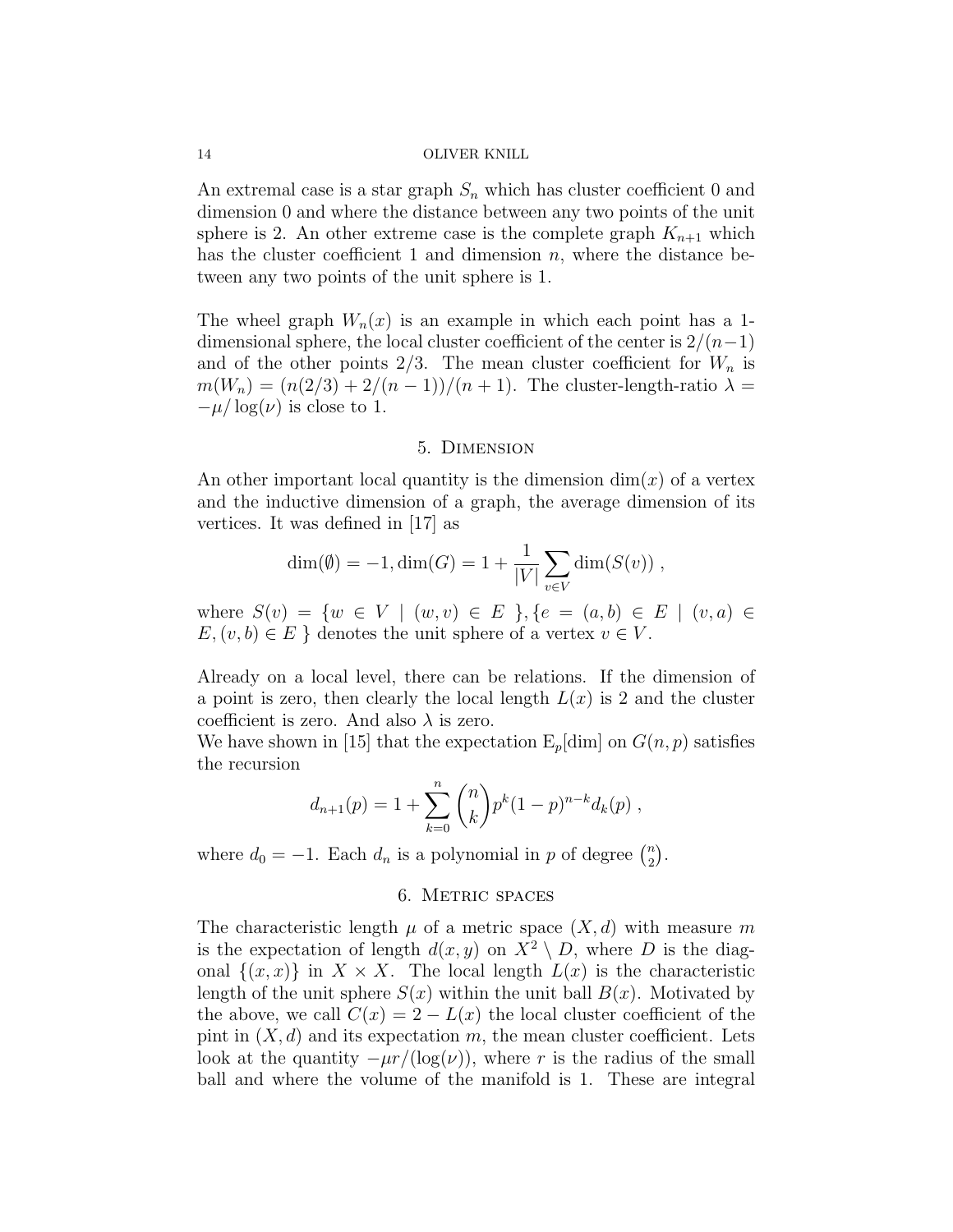geometric questions. We in general assume that  $r$  is scaled in such a way that the radius of injectivity is larger than 1 and the unit ball is contractible and convex. For a Riemannian manifold, the number C is a dimension-dependent constant, the average distance between two points in the unit sphere. For manifolds, studying  $\lambda$  is therefore equivalent than to study the characteristic length. The question is however interesting for fractals. One can ask for example, what the clusterlength ration  $\lambda$  is for the Sirpinsky carpet.

**Example 1.** For a flat torus  $X = R^2/(rZ)^2$  with flat Riemannian geodesic distance and area measure, we have

$$
\nu = \frac{2}{\pi} \int_0^{\pi/2} (2 - \frac{2 \tan(\phi)}{\sqrt{1 + \tan^2(\phi)}}) d\phi = (2 - \frac{4}{\pi}) = 0.72676...
$$

and  $\mu = r_{\overline{6}}^{\frac{1}{2}}$  $\frac{1}{6}(\sqrt{2}+\sinh^{-1}(1))=r($  $(2 + \operatorname{arcsinh}(1))/6 = r \cdot 0.382598...$ Therefore,

 $\lambda = \mu/(r \log(1/\nu)) = 0.382598/\log(0.72676) = 1.17837...$ 

Example 2. Also for a three-dimensional flat torus, the clustering coefficient  $C(x)$  is constant and given as the average distance of two points on a sphere, which is  $4/3$ . The characteristic length on the other hand is 0.480296, a numerical integral which we were not able to evaluate analytically. The quotient is  $\lambda = 1.18454$ .

**Example 3.** For a two-dimensional sphere of surface area 1, the characteristic length  $\mu$  is  $1/2\sqrt{\pi}$  times the characteristic length  $L(S(x))$  of the unit sphere which is intrinsic and uses the geodesic length within the surface and not from an embedding. We measure it in  $R<sup>3</sup>$  to be 1.57032... so that  $\mu = 0.442979$ .. can be computed by using that that the geodesic distance between two points given in spherical coordinates as  $(\phi_1, \theta_1), (\phi_2, \theta_2)$  is given by the Haverside formula  $H(\phi_1-\phi_2)+$  $\sin(\phi_1)\sin(\phi_2)H(\theta_1-\theta_2)$  where  $H(x) = \sin^2(x/2)$  is the Haverside function. Random points on the sphere can be computed with the uniform distribution in  $\theta$  and the arccos distribution in  $\phi$ . Assuming the same  $C(x)$  value as in the plane (which uses that near a specific point we can replace the sphere with its tangent space) and get  $\lambda = 1.36 \dots$ .

# 7. Cluster-length ratio

Dimension plays a role for characteristic length. We measure experimentally that the global length-cluster ratio quantity

$$
\lambda = -\mu/\log(\nu)
$$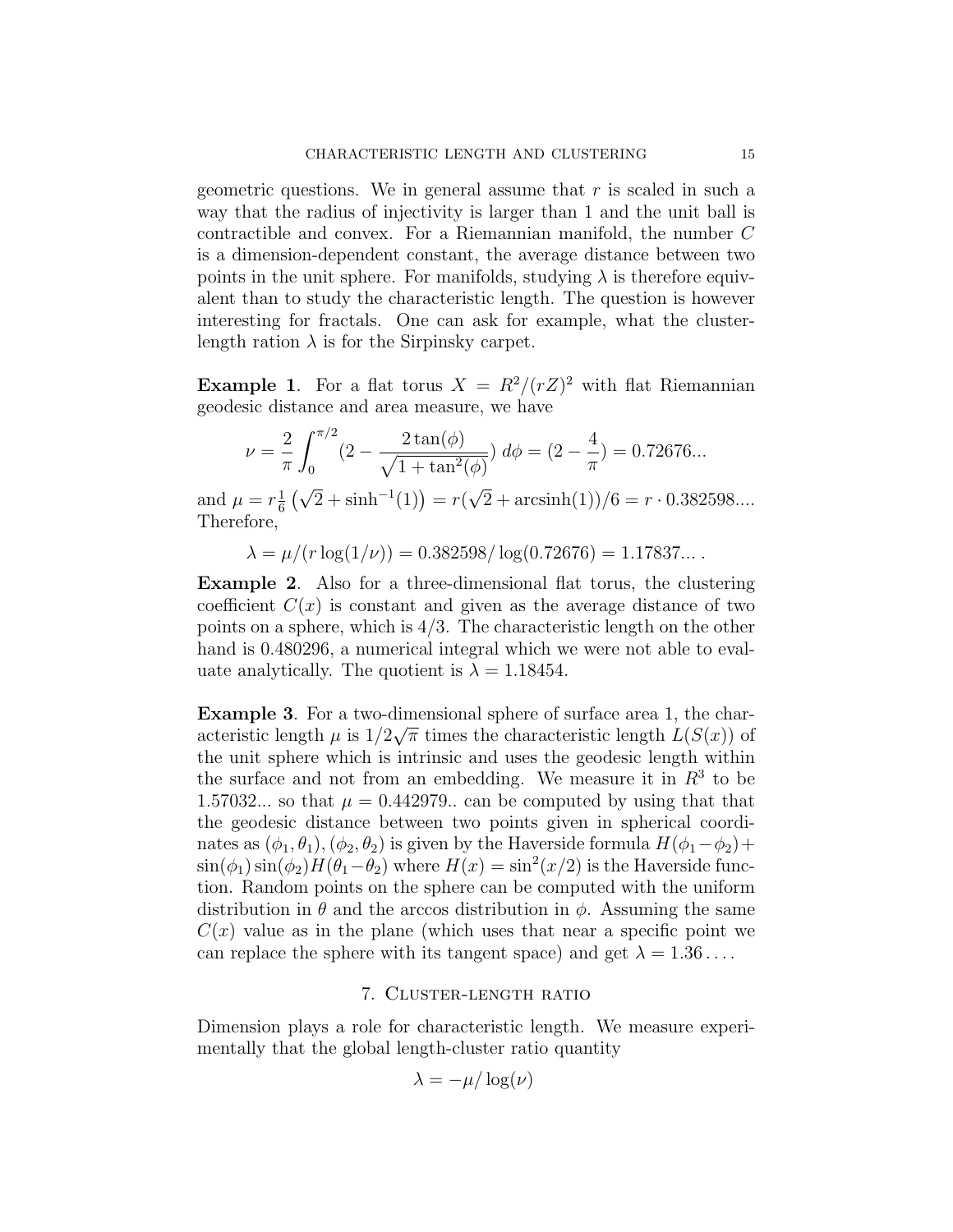

FIGURE 3. The plot of the  $\lambda(p)$  and  $\iota(p)$  in the Erdoes-Renyi case for probabilities  $p$  between 0.3 and 0.7, where  $n = 15$ . The graphs indicate a clear correlation between cluster-length ratio and dimension. The second plot shows the two quantities together with a regression line.

is correlated to dimension for Erdös-Renyi graphs:

Here is some intuition, why the limit should exist: the cluster coefficient is related to the existence of triangles in the graph. For orbital networks [20, 22, 23] defined by polynomial maps the number of triangles is bounded by a constant C. This implies that  $\nu(G) \leq C/n$  and  $\log(\nu(G)) \leq \log(C) - \log(n)$  for orbital networks, we should get that  $\log(\nu(G))/\log(n)$  has a finite interval as accumulation points. To show that  $\mu(G)$  grows like  $log(n)$ , we don't want too many relations  $T^w = T^v$ with different words  $w, v$ . We call this a collision. If  $d$  is the number of generators, then, if there were no collisions, the relation  $d^{\mu} = n$  holds. With  $C_2$  double collisions, assuming no triple collisions, we have the relation  $d^{\mu} - C = n$  and so  $\mu = \log(n + C)/\log(d)$ . Together with  $-\log(\nu) = \log(n) - \log(C)$  we have  $\gamma = \log(n+C)/(\log(d)(\log(n)$  $log(C_2(n)))$ . So, if we can show  $C_2$  to be of the order  $log(n)$  and the number of triangles to be of the order  $o(n)$ , and triple collisions are rare, then we should be able to prove that the limit exists.

## 8. Classes of networks

The space  $E(n, p)$  of all graphs on a vertex set with n nodes, where every node is turned on with probability  $p$  is a probability space. The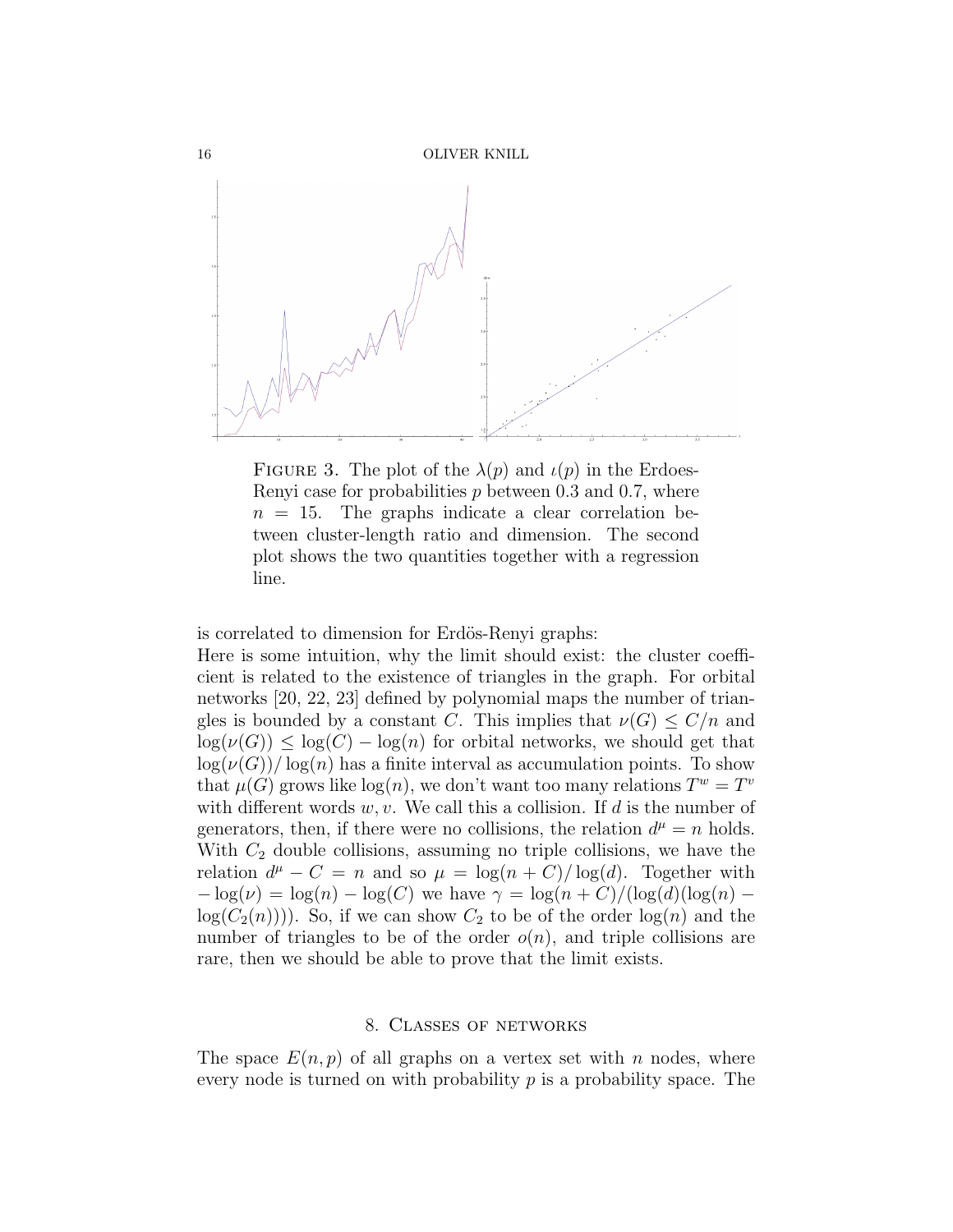

FIGURE 4. The characteristic length  $\mu$  (red), the log of the cluster coefficient  $log(\nu)$  (green) and the average vertex degree d (blue) shown together as a function of the number of vertices in the network.  $n$ . We plot with a logarithmic scale in  $n$  so that logarithmic growth is seen linearly. We first use the Erdoes-Renyi probability space (where each edge is turned on with probability  $p = 0.1$ ), then for Watts-Strogatz for  $k = 4, p = 0.1$  and then for Barabasi-Albert [2] networks. In the second row, we see first the case of two quadratic maps [23] then two two random permutations and finally a case with correlated generators, where the clustering is extremely small.

limit

$$
\lambda = -\mu/\log(\nu)
$$

for  $n \to \infty$  exists almost surely. We see that the value is close to  $r/\text{dim}$ , where r is the radius of the graph and dim is the dimension of the network.

The quotient (1) is interesting because  $\mu$  is a global property and  $\nu$ is the average of a local property. Intuitively, such a relation is to be expected because a larger  $C(x)$  allows to tunnel faster through a ball  $B(x)$  and allows for shorter paths. If the limit exists, then  $\mu = \lambda \log(\nu)$ . Knowing  $\lambda$  is important because the characteristic length is more costly to compute while the clustering coefficient  $C$  is easier to determine as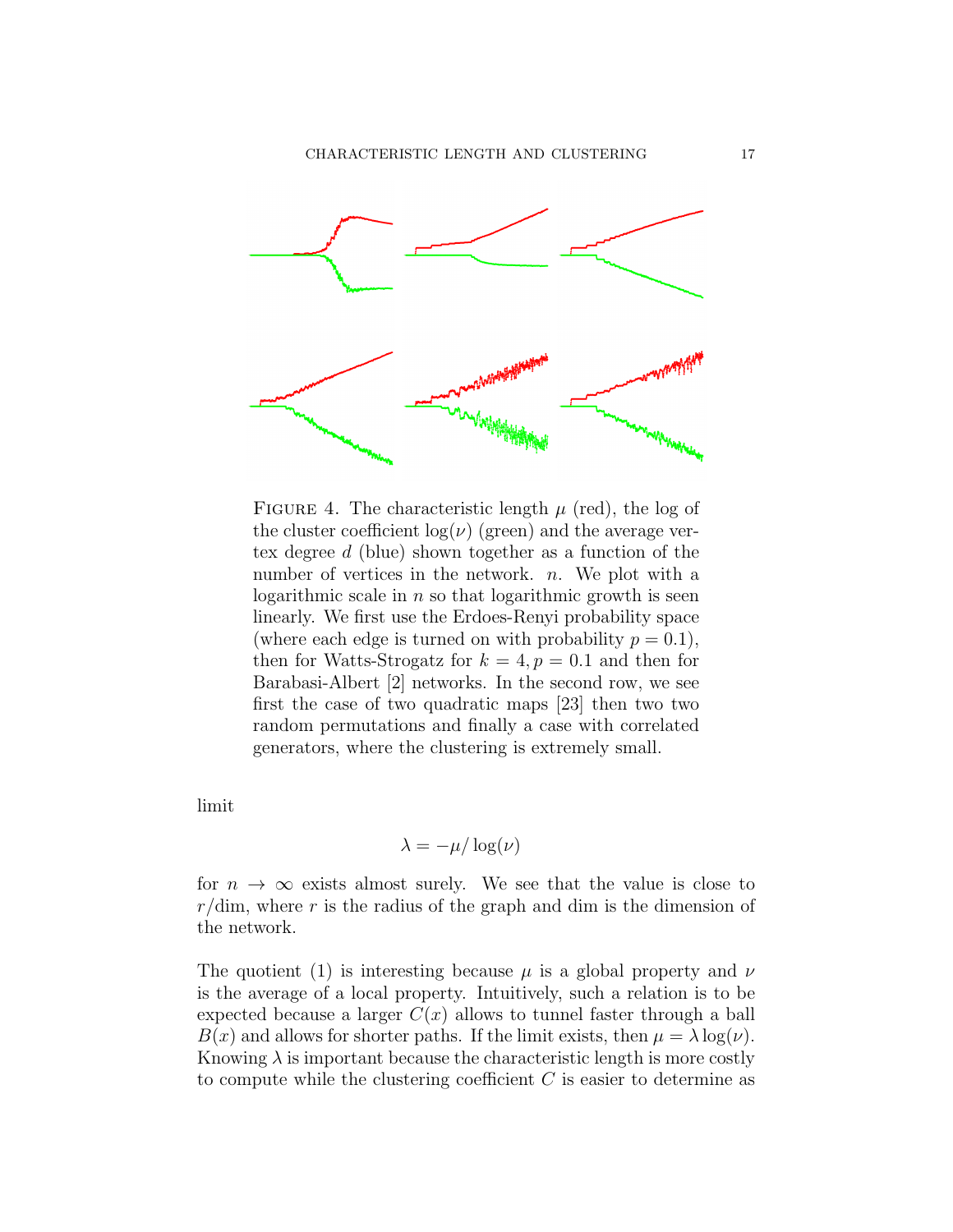a simple average of local quantities. To allow an analogy from differential geometry, we could compare  $C(x)$  with curvature, because a metric space with larger curvature has a smaller average distance between two points on the unit sphere.

We could look at graphs with a given dimension and volume and minimize the average path length between two points among all graphs. It is a long shot but one can ask whether there is the relation between graphs minimizing  $\mu$  and graphs minimizing Euler characteristic  $\chi$ . We can only explore this so far for very small graphs. The reason for asking this is that Euler characteristic can also been seen as an average of scalar curvature and therefore a quantized Hilbert action [21].

# 9. Related questions

Variational problems on graphs usually need some constraints because the functionals are often trivial without restrictions. We can restrict the number of vertices or edges and look at the maximum or minimum on that space. More generally, we can use a Lagrange type problem and look at all the graphs for which one functional is constant and extremize the other on that class. This leads to more questions and most of them seem not have been studied. Instead of restricting to a "level surface" we can also look at the functionals on an equivalence class of graphs. One interesting example is to look at homotopy as an equivalence relation. A homotopy step  $G \to G'$  is given by choosing a contractible subgraph  $H$  of  $G$  and connect each vertex of  $H$  with a new vertex  $v$ . An other homotopy step is the reverse operation: remove a vertex for which the unit sphere is contractible. The notion of contractible if a sequence of homotopy steps transforms it to a one point graph.

Lets look at the example of minimizing the dimension  $\iota(G)$  in a homotopy class. The homotopy class of a circle contains graphs of arbitrary large dimension; it contains for example discretization of a solid torus (dimension 3) or an annulus (dimension 2).

We can also find one-dimensional graphs homotopic to the circle which are not  $C_n$ . We can for example attach one dimensional hairs to the circle without changing dimension, nor homotopy. We have now a new functional  $\iota'(G)$  which is the minimal dimension among all graphs H homotopic to  $G$ . For a contractible graph, the minimal dimension is 0. On the class of graphs homotopic to the circle the minimal dimension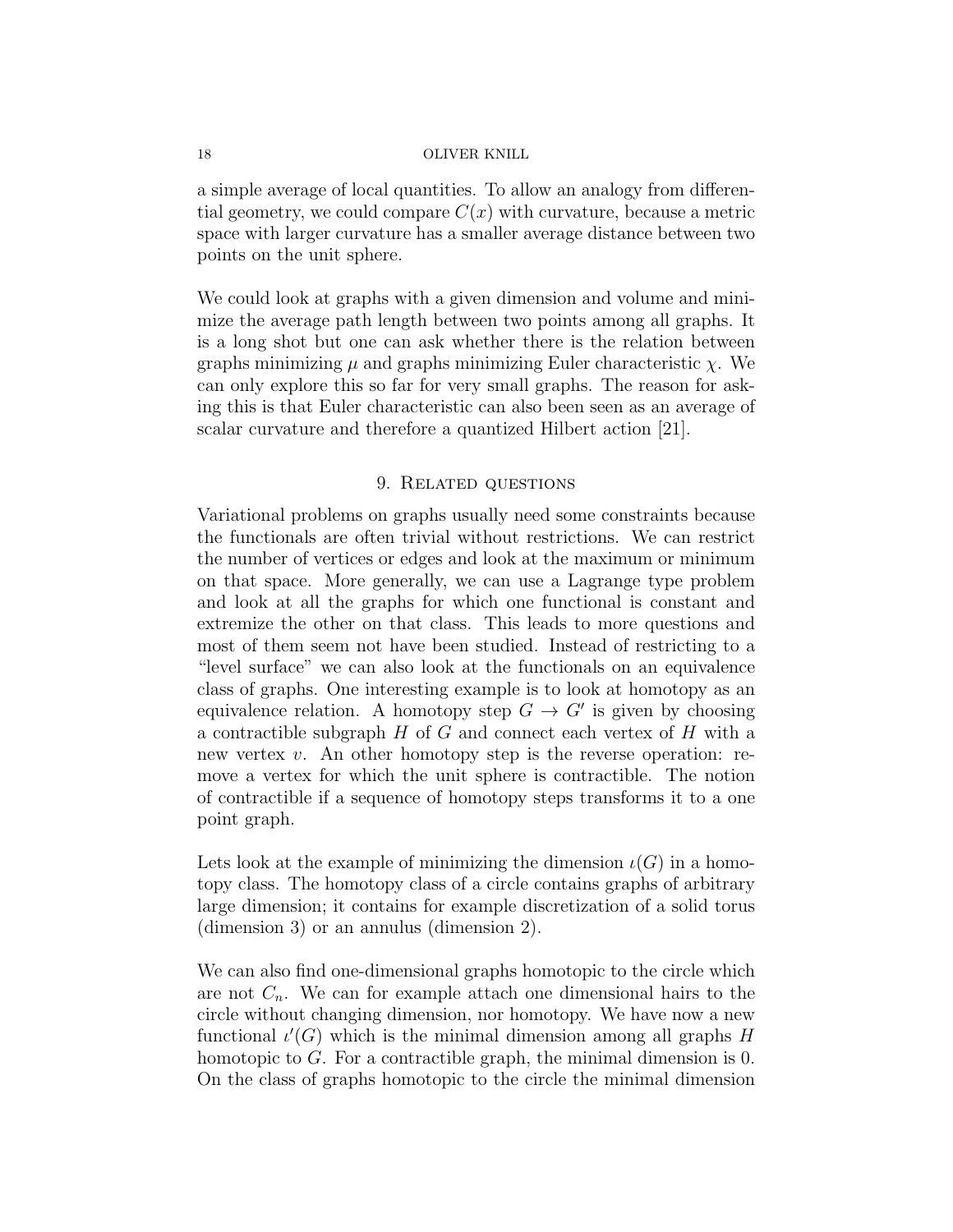is 1 and for all graphs homotopic to an icosahedron it is 2. A similar modified dimension  $\iota'$  can be defined in the continuum: define the homotopy dimension of a space  $M$  as the minimum of the Hausdorff dimensions of all compact metric spaces  $(X, d)$  homotopic to M.

The question is whether the minimum is always attained by a geometric graph or smooth manifolds.

## **REFERENCES**

- [1] M. Kovse B. Bresar and A. Tepeh. Geodetic sets in graphs. In M. Dehmer, editor, Structural Analysis of Networks. Birkhäuser, 2011.
- [2] A-L. Barabási and R. Albert. Emergence of scaling in random networks.  $Sci$ ence, 286(5439):509–512, 1999.
- [3] N. Biggs. Algebraic Graph Theory. Cambridge University Press, 1974.
- [4] B. Bollobas. *Extremal Graph Theory*. Dover Courier Publications, 1978.
- [5] R.A. Brualdi and J.L. Goldwasser. Permanent of the laplacian matrix of trees and bipartite graphs. Discrete Mathematics, 48:1–2, 1984.
- [6] S. Butler. Relating the arboricity with the chromatic number of a graph. http://www.math.iastate.edu/butler/PDF/arboricity.pdf, accessed, July 20, 2014.
- [7] B. Chen, M. Matsumoto, J. Wang, Z. Zhang, and J. Zhang. A short proof of nash-williams' theorem for the arboricity of a graph. Graphs and Combinatorics, 10:27–28, 1994.
- [8] F.R.G. Chung. The average distance and independence number. J. Graph Theory, 12:229–235, 1988.
- [9] D.M. Cvetkovic. Chromatic number and the spectrum of a graph. Publications de l'insitute Mathematique, 14(28):25–38, 1972.
- [10] J. Doyle and J. Graver. Mean distance in a graph. Discrete Math, 17:147–154, 1977.
- [11] R.C. Entringer, E.E. Jackson, and D.A. Snyder. Distance in graphs. Czechoslovak Mathematical Journal, 26:283–296, 1976.
- [12] S. Fajtlowicz. Toward fully automated fragments of graph theory. Graph Theory Notes N. Y., 42:18–25, 2002.
- [13] W. Goddard and O.R. Oellermann. Distance in graphs. In M. Dehmer, editor, Structural Analysis of Networks. Birkhäuser, 2011.
- [14] O. Knill. Natural orbital networks. http://arxiv.org/abs/1311.6554.
- [15] O. Knill. The dimension and Euler characteristic of random graphs. http://arxiv.org/abs/1112.5749, 2011.
- [16] O. Knill. A graph theoretical Gauss-Bonnet-Chern theorem. http://arxiv.org/abs/1111.5395, 2011.
- [17] O. Knill. A discrete Gauss-Bonnet type theorem. Elemente der Mathematik, 67:1–17, 2012.
- [18] O. Knill. The McKean-Singer Formula in Graph Theory. http://arxiv.org/abs/1301.1408, 2012.
- [19] O. Knill. Counting rooted forests in a network. http://arxiv.org/abs/1307.3810, 2013.